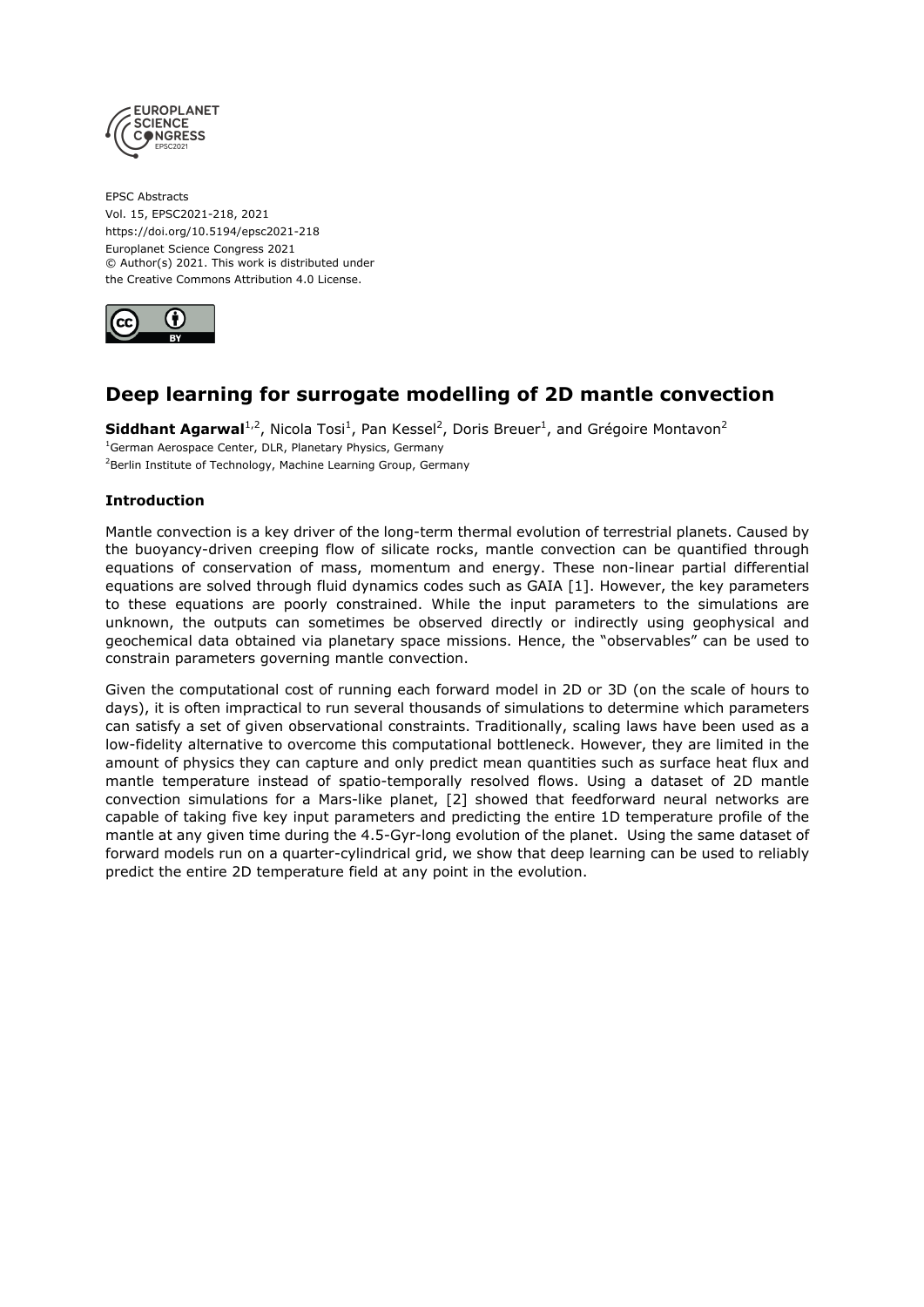

*Fig. 1: Machine learning methods have been shown to work well for these low-dimensional observables such as the 1D temperature profile or components derived from it such as surface heat flux or elastic lithospheric thickness, both - (f) in a forward study ([2]) and (g) an inverse study ([3]). In this work, we demonstrate that (h) a surrogate can model 2D mantle convection using deep learning.* 

## **Setup of mantle convection simulations**

The mantle is modeled as a viscous fluid with infinite Prandtl number and Newtonian rheology under the extended Boussinesq approximation. The thermal expansivity and thermal conductivity are pressure- and temperature-dependent. Same applies to the viscosity, which is calculated using the Arrhenius law for diffusion creep. The bulk abundances of radiogenic elements are modified via a crustal enrichment factor, assuming that a crust of a fixed thickness formed very early in the evolution. Partial melting depletes heat-producing elements in the mantle and affects the energy balance. Finally, we add two phase-transitions in the olivine system. For a detailed description of the methods used, we refer to [2] and the references therein.

#### **Compression of temperature fields**

Each temperature field is of the size 302 x 394 grid points, making it a difficult task to predict such a high dimensional field from a limited amount of data. Hence, we first use convolutional autoencoders to compress each temperature field by a factor of 140 to a latent space representation, which is easier to predict (Fig. 2).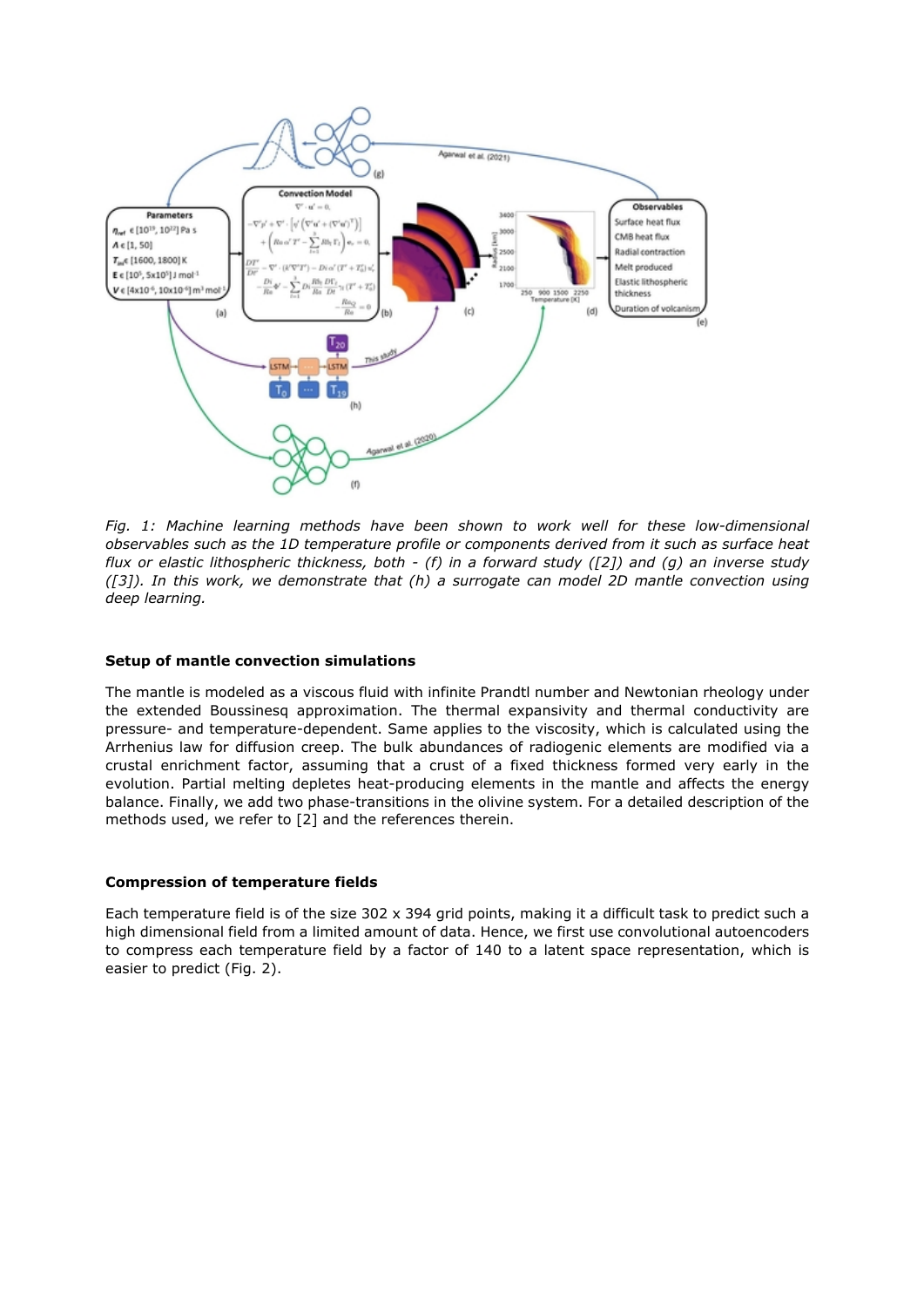

*Fig. 2: Convolutional autoencoders are used to compress the temperature fields by a factor of 140 to a so-called "latent space". When constructed back to the original size, one can compute the difference between the original and the reconstructed field and use it to optimize the network weights.*

#### **Prediction of compressed temperature fields**

As in [2], we test feedforward neural networks (FNN) to predict the compressed temperature fields from five input parameters plus time. We found that while the mean accuracy of the predictions relative to GAIA temperature fields was high (99.30%), FNN was unable to capture the sharper downwelling structures and their advection. The FNN fails to capture the rich temporal dynamics of convecting plumes and downwellings as the network only sees disconnected snapshots from different simulations (Fig. 3, upper panels).

To address this, we tested long short-term memory networks (LSTM), which have recently been shown to work in a variety of fluid dynamics problems (e.g. [4]). In comparison to the FNN, LSTM achieved a slightly lower mean relative accuracy, but captured the spatio-temporal dynamics much more accurately. The LSTM not only captures the downwellings, but also their advection in time (Fig. 3, lower panels).



*Fig. 3: Predictions from FNN (row 1) vs. LSTM (row 2), when compared with an original GAIA simulation (column 1) in the test-set. Column 3 shows the difference between predicted and original temperature field, while column 4 shows the horizontally-averaged 1D temperature profiles from GAIA (solid blue) and from the machine learning algorithm (dashed red) as well as the difference*